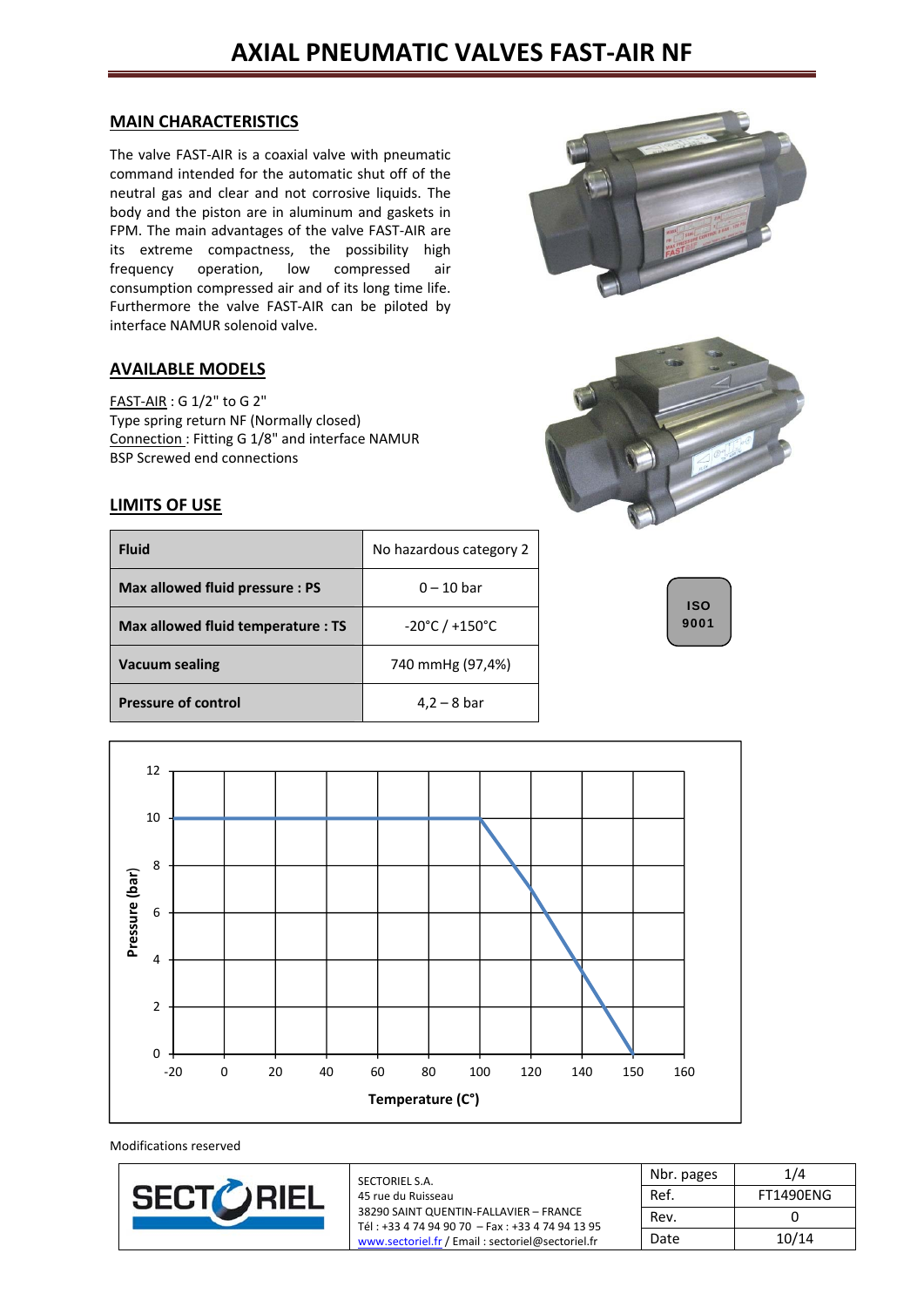#### **REGULATIONS AND STANDARDS OF CONSTRUCTION**

| <b>Item</b>                        | <b>Standard</b>                    |  |  |
|------------------------------------|------------------------------------|--|--|
| Pressure Equipment Directive 97/23 | $1/2$ " to $2$ " : A3 § 3 excluded |  |  |
| Aluminium materials                | EN AW 6063                         |  |  |
| <b>BSP thread</b>                  | <b>ISO 228</b>                     |  |  |

## **OPERATING**

‐ A special stiker on the body indicated the valves schema of operation, depending on the actuator device supply mode.

#### ‐ **The NC operating (Normally closed) of the valve** :

- ‐ Supply of actuator pilote, opening supply "2" (Air), sends away the piston from the diaphragm flat gasket seal, and opens the passage of the fluid operated by the valve.
- ‐ By stopping the actuator pilote, the internal spring pushes the piston against the diaphragm flat gasket seal, and closed the passage of the fluid operated by the valve (NC)
- ‐ **NC operating pressure** : 4,2 ‐8 bar



## **PRESSURE LOSS DIAGRAM (BAR)**

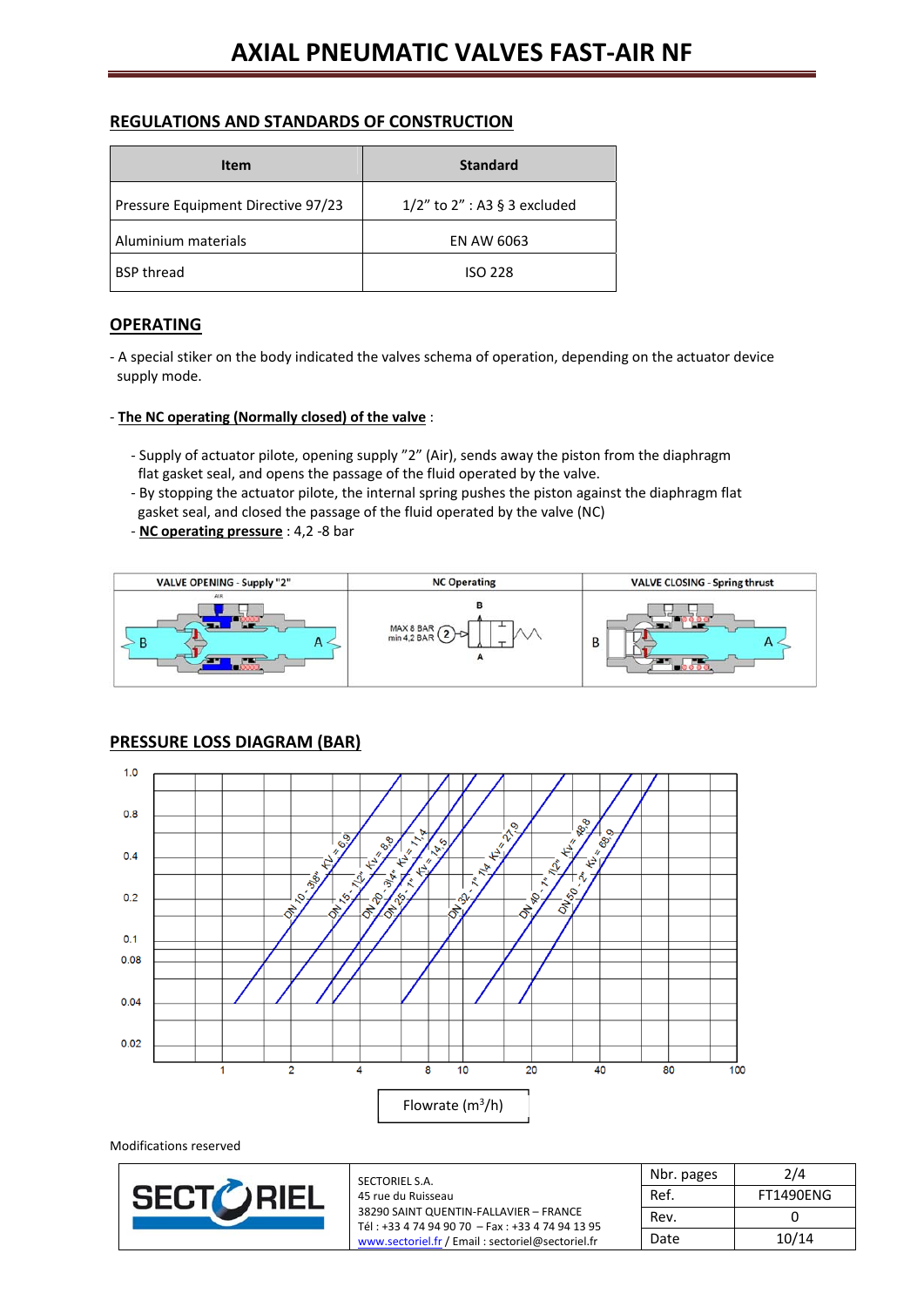# **AXIAL PNEUMATIC VALVES FAST‐AIR NF**

| <b>DN</b> | <b>Volume</b> |      |     |     | Н   | х  |    | <b>HEXAGON</b> | Weight (Kg) |
|-----------|---------------|------|-----|-----|-----|----|----|----------------|-------------|
| G 1/2"    | Lt: 0,080     | 15   | 128 | 58  | 57  | 23 | 34 | 30             | 0,66        |
| G 3/4"    | Lt: 0,145     | 16,3 | 146 | 68  | 69  | 29 | 40 | 33             | 0,96        |
| G 1''     | Lt: 0,280     | 19,1 | 160 | 79  | 76  | 33 | 43 | 41             | 1,27        |
| G 1" 1/4  | Lt: 0,310     | 21,4 | 188 | 89  | 88  | 39 | 49 | 50             | 1,86        |
| G 1" 1/2  | Lt: 0,540     | 21,4 | 206 | 106 | 98  | 44 | 54 | 60             | 2,78        |
| G 2''     | Lt: 0,850     | 25,7 | 232 | 117 | 111 | 51 | 60 | 75             | 3,59        |

## **DIMENSIONS (mm) AND WEIGHT (kg)**